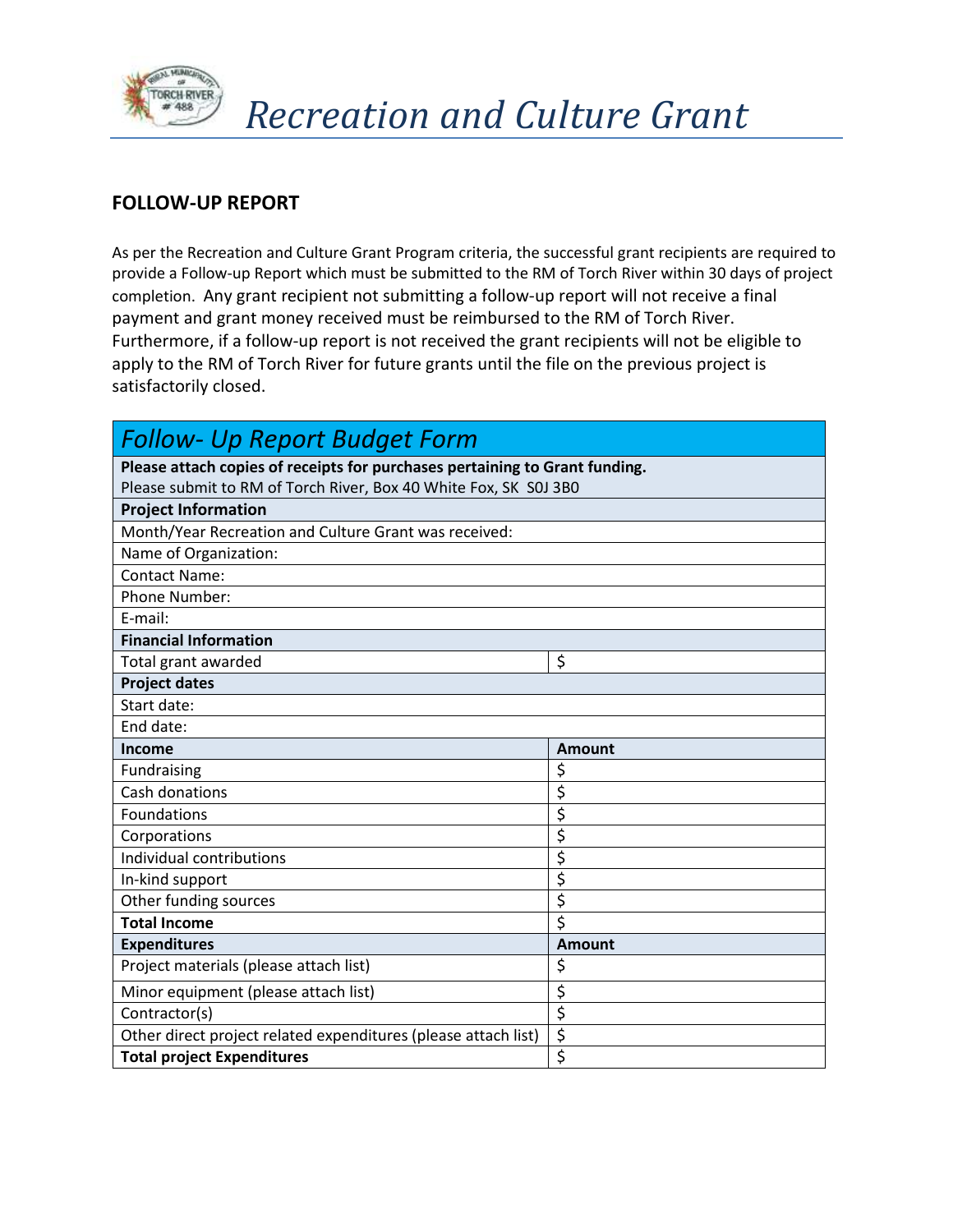The follow-up report must contain:

- $\triangleright$  A brief description of the work undertaken, and any issues arising as a result of this work.
- $\triangleright$  The completed budget form indicating Actual Expenditures, and an explanation of any significant deviation from the projected expenditures.
- $\triangleright$  Photographs of completed project.

*Description of work undertaken*

## *Certification*

We certify that the information provided in this application, including all enclosures, is accurate to the best of our knowledge and that we are authorized to sign on behalf of the group (*two signature are required*)

| Name:      | Name:      |
|------------|------------|
| Title:     | Title:     |
| Signature: | Signature: |
| Date:      | Date:      |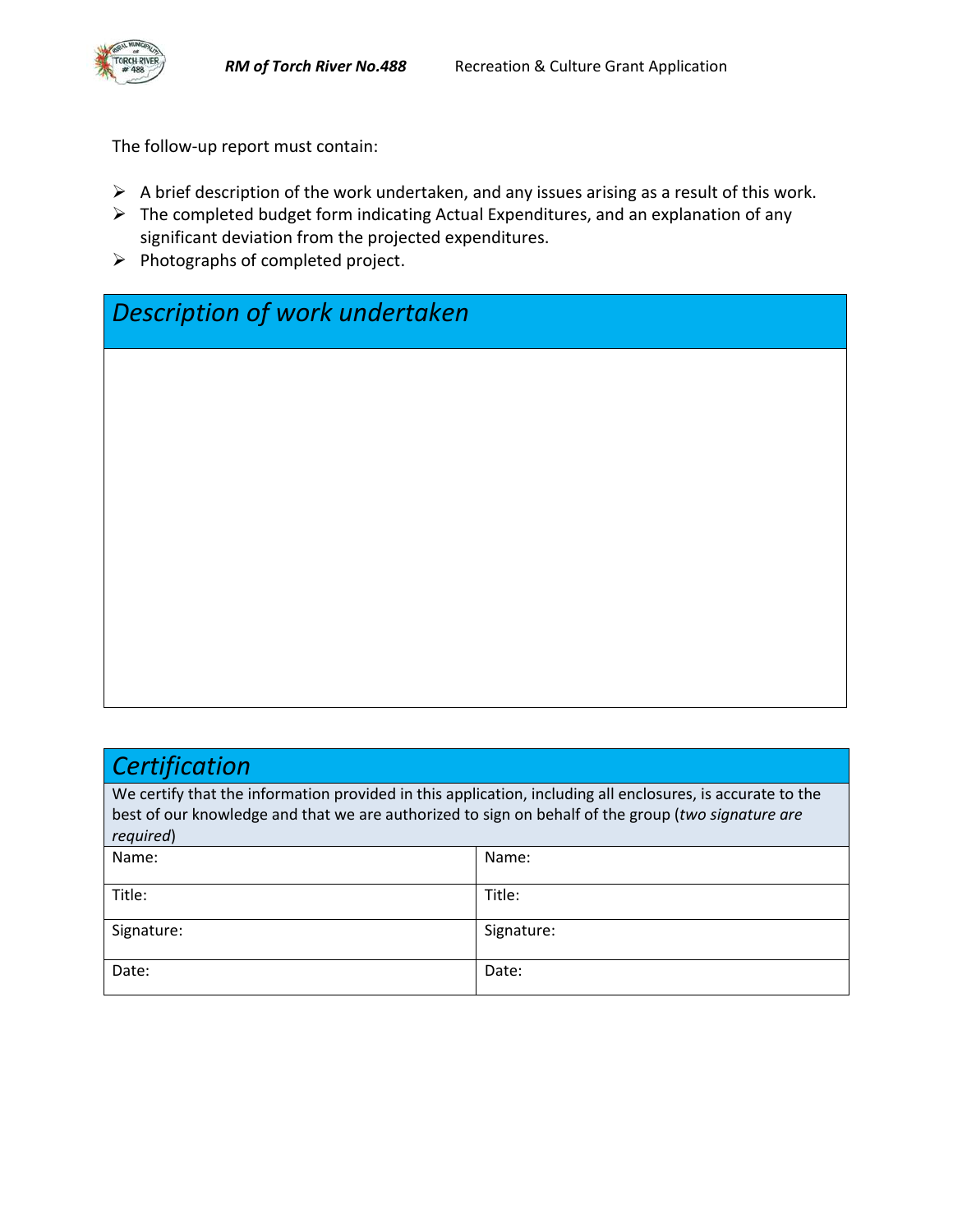

*For Office Use Only*

| Follow- Up Report                                                       |     |    |                 |
|-------------------------------------------------------------------------|-----|----|-----------------|
| All Projects must meet all the necessary codes and/or permits required. |     |    |                 |
|                                                                         |     |    |                 |
| <b>Meets Required codes</b>                                             | Yes | No | <b>Comments</b> |
| <b>Building</b>                                                         |     |    |                 |
| Zoning                                                                  |     |    |                 |
| Other                                                                   |     |    |                 |
| <b>Obtained Required Permits</b>                                        |     |    |                 |
| <b>Building</b>                                                         |     |    |                 |
| Development                                                             |     |    |                 |
| Electrical                                                              |     |    |                 |
| Heating/Cooling                                                         |     |    |                 |
| Plumbing                                                                |     |    |                 |
| Photographs of project received                                         |     |    |                 |
| Other                                                                   |     |    |                 |

| Verification and Authorization                                         |        |            |     |    |
|------------------------------------------------------------------------|--------|------------|-----|----|
| The project meets the required criteria and all pertinent information. |        |            | Yes | No |
| Date:                                                                  | Title: |            |     |    |
| Print Name:                                                            |        | Signature: |     |    |

| <b>Approved Grant Amount</b> |         |
|------------------------------|---------|
| Date:                        |         |
|                              | Amount: |

| Interim Grant Amount Paid |                  |
|---------------------------|------------------|
| Date:                     | GL#: 210-200-400 |
| $\vert$ Cheque #:         | Amount:          |